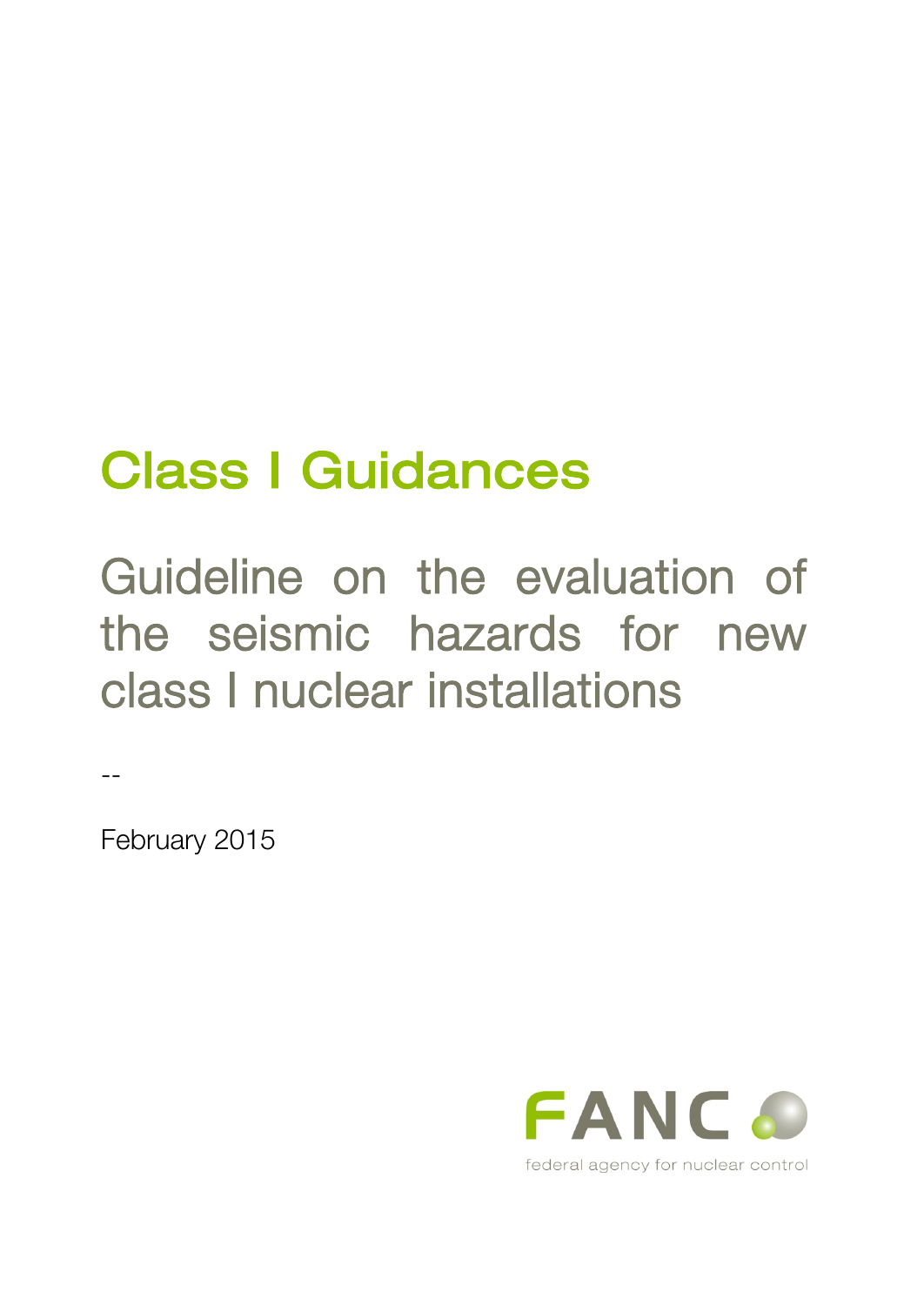## **Table of contents**

| 1.       |        |                                                                              |  |  |  |  |
|----------|--------|------------------------------------------------------------------------------|--|--|--|--|
| 2.<br>3. |        |                                                                              |  |  |  |  |
| 4.       |        |                                                                              |  |  |  |  |
|          | 4.1.   |                                                                              |  |  |  |  |
|          | 4.2.   |                                                                              |  |  |  |  |
|          | 4.3.   |                                                                              |  |  |  |  |
|          | 4.3.1. | IAEA, GSR Part 4, Safety Assessment for Facilities and Activities  4         |  |  |  |  |
|          | 4.3.2. |                                                                              |  |  |  |  |
|          | 4.3.3. |                                                                              |  |  |  |  |
|          | 4.3.4. |                                                                              |  |  |  |  |
|          | 4.3.5. |                                                                              |  |  |  |  |
|          | 4.3.6. | IAEA, SSG-9, Seismic Hazards in Site Evaluation for Nuclear Installations  6 |  |  |  |  |
|          | 4.4.   |                                                                              |  |  |  |  |
| 5.       |        |                                                                              |  |  |  |  |
|          | 5.1.   |                                                                              |  |  |  |  |
|          | 5.2.   |                                                                              |  |  |  |  |
|          | 5.3.   |                                                                              |  |  |  |  |
|          | 5.4.   |                                                                              |  |  |  |  |
|          | 5.5.   |                                                                              |  |  |  |  |
|          | 5.6.   |                                                                              |  |  |  |  |
|          | 5.6.1. |                                                                              |  |  |  |  |
|          | 5.6.2. |                                                                              |  |  |  |  |
| 6.       |        |                                                                              |  |  |  |  |
|          |        |                                                                              |  |  |  |  |
|          |        |                                                                              |  |  |  |  |
|          |        |                                                                              |  |  |  |  |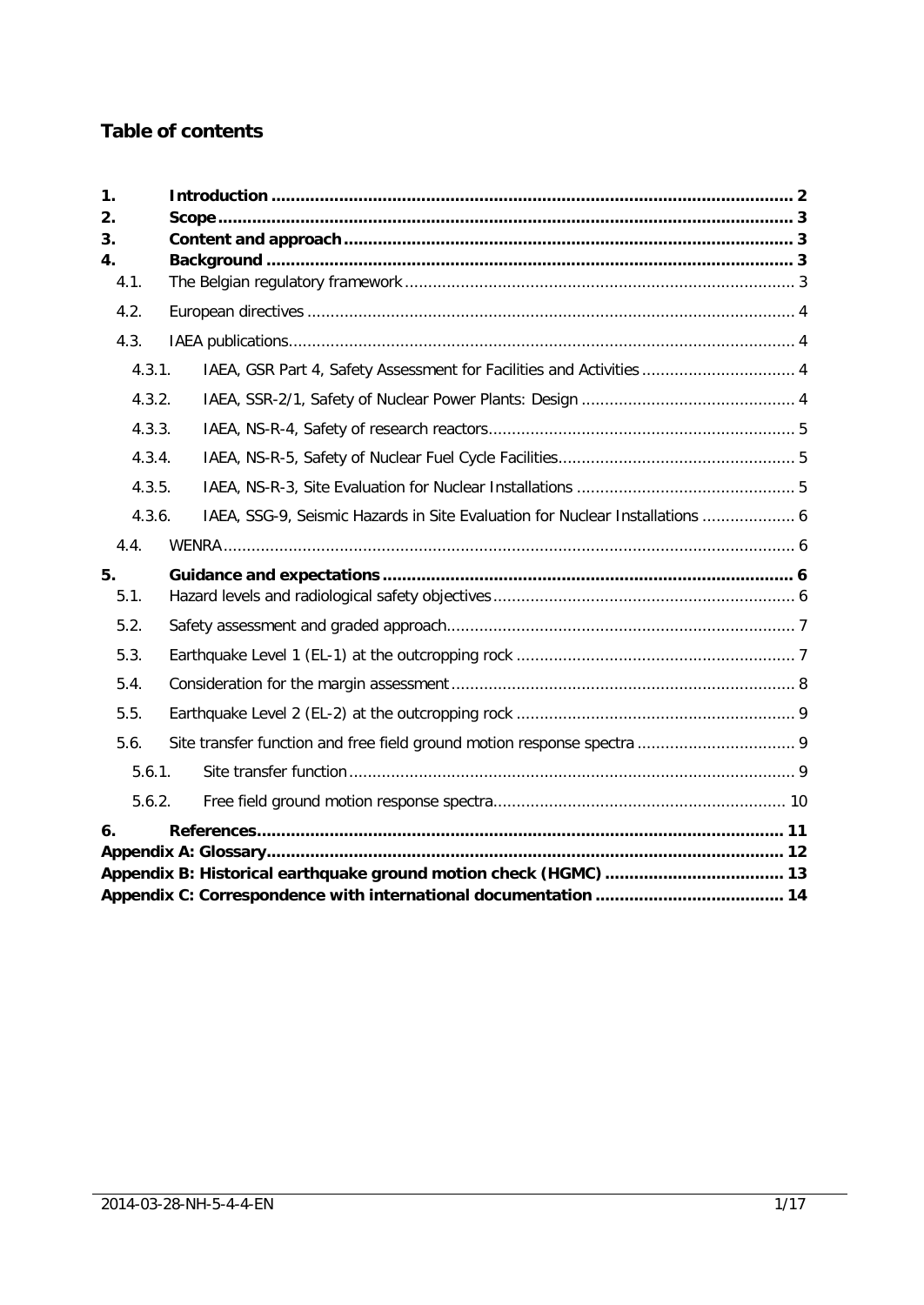## <span id="page-2-0"></span>**1. Introduction**

Earthquakes are part of the natural external events that should be taken into account in the design of nuclear installations according to site specific conditions.

The designs for nuclear installations constructed a few decades ago applied a deterministic approach to seismic design based on site-specific investigations to determine the *maximum credible earthquake* (MCE) from a single source/fault. This approach considers only the earthquakes for which sufficient data are available (+- 1000 years) and uses the characteristics of a single earthquake to determine both the peak ground acceleration (PGA) and the spectral accelerations used for the design basis. The resulting accelerations do not, in general, represent a uniform<sup>[1](#page-2-1)</sup> hazard risk level.

it is recognized that the use of exclusively deterministic approaches lead to a number of shortcomings including the short period for which there are records, the difficulty of assessing the characteristics of earthquakes that occurred prior to the use of [seismometers,](http://en.wikipedia.org/wiki/Seismometer) the difficulty of identifying the existence of all earthquakes that pre-date the historic record, and ultimately the reliance on one single earthquake. In the deterministic approach, often, a single earthquake determines the spectral accelerations for all considered frequencies.

In Belgium, extensive work has been done already a few decades ago by the operator of NPPs and the nuclear power plants were designed according to a US NRC regulatory guidance applicable at that time. For existing nuclear power plants in Belgium, the PGA is determined on the basis of a deterministic seismic hazard analysis taking into account the maximum possible earthquake considering different area sources. Once the PGA determined, the Design Ground Motion Response Spectrum (GMRS) is based

- on the RG 1.60 pre-determined large band spectral shape calculated as the 84 % percentile of several (33) natural earthquake recordings (e.g. Doel 3, Doel 4 and the initial Tihange 2 and 3 GMRSs)
- on a site specific large band spectra calculated as the 84% of several natural earthquake recordings selected from sites with similar soil profiles characteristics than the considered site (e.g. Tihange Seismic Revaluation)

More recently, many standards and regulatory documents refer to Probabilistic Seismic Hazard Analysis (PSHA) studies in support to the determination of the design basis earthquake.

The PSHA estimates the *frequency of exceedance* of various levels of earthquakes-caused motion (depending on the return period considered) at a given location in a given future time period (e.g. per year or for the lifetime of the installation). The result of such a PSHA is a *uniform hazard response* spectrum (UHRS) that would apply to all considered equipment (safety equipment) regardless of their resonance frequency. Defining a uniform hazard is the main advantage of a PSHA approach.

In the context of civil work constructions, conventional seismic codes (IBC, Eurocode) contain the minimal requirement aimed primarily to safeguard against major structural failure (buildings, bridges, tanks, stacks, ..) and loss of life and not to maintain function (No-collapse requirement). The return period of used acceleration to anchor the design spectra in conventional standards like the Eurocode 8 is based on an exceedance frequency of 10% in 50 years i.e. 475 years return period.

Due to the risk associated with such hazards, it is desirable that the exceedance frequency of an earthquake induced structural damage for nuclear installations is lower than for conventional installations. Nuclear seismic rules require that structures, systems and components important to safety to withstand the effects of earthquakes. This means that for equipment important to safety integrity should be ascertained; if this equipment is relied upon for a seismic event, its functionality should also be ascertained.

<span id="page-2-1"></span><sup>&</sup>lt;sup>1</sup> The uniform hazard risk level is defined through the Uniform Hazard Response Spectra (UHRS)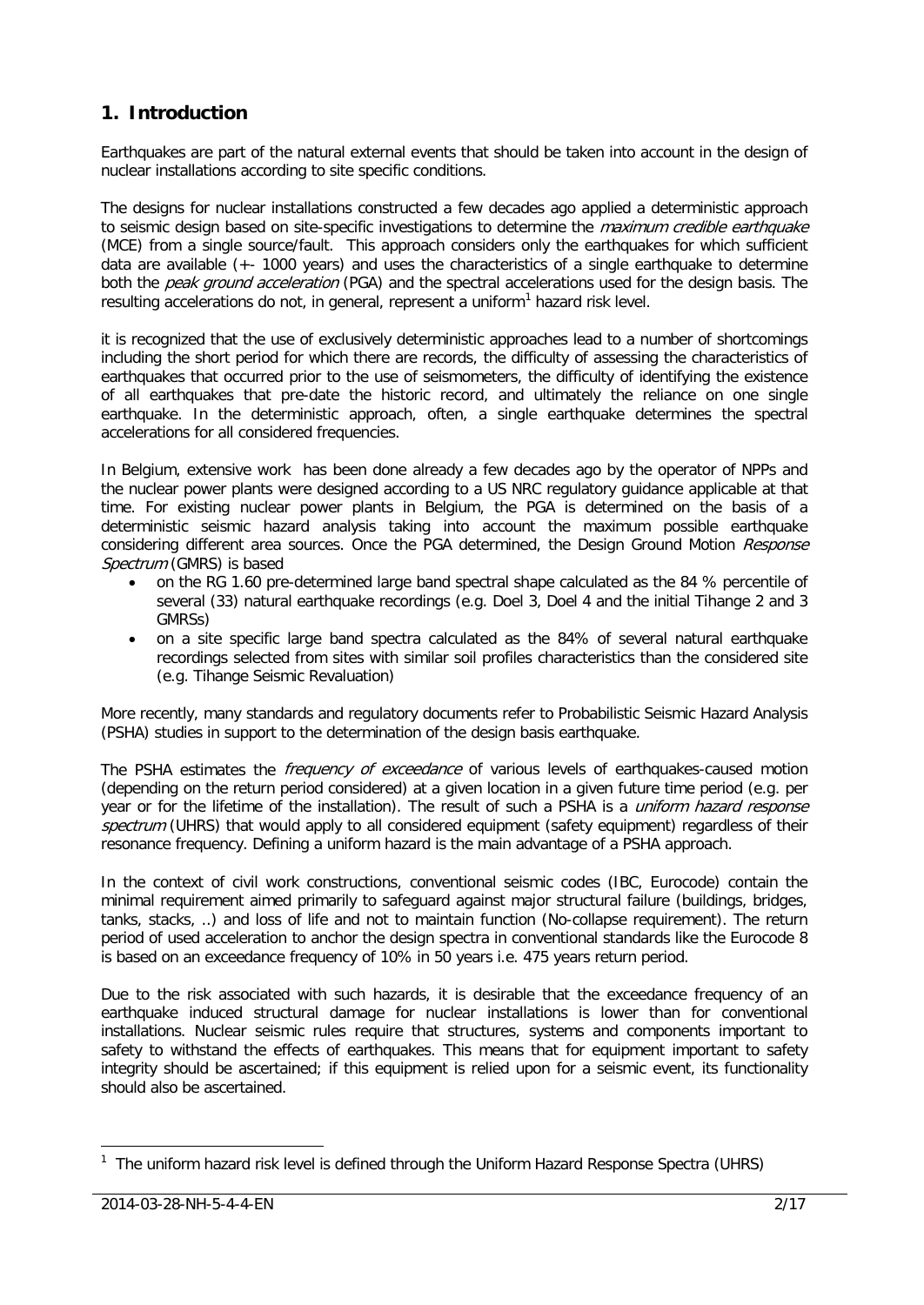## <span id="page-3-0"></span>**2. Scope**

This guideline applies (i.e. it should be used as an *applicable document*<sup>2</sup>) to new class I nuclear installations except disposal installations. A new class I nuclear installation means a nuclear installation that is the subject of a new license application and for which the license application is introduced to the regulatory authority after the date of approval of this document.

It is outside to the scope of this guideline to address aspects related to multi-installation sites (for example the fact that several installations on the site may be challenged at the same time).

The applicant is free to propose an approach that differs from this guideline provided it is fulfilling the regulatory requirements. The quantitative data related to the hazard levels (i.e. the hazard exceedance frequency defined in [§5.3](#page-7-2) and the minimum hazard levels defined in [§5.6.2\)](#page-10-0) should however always be respected. The nuclear regulator will evaluate the proposed approach and its justification against the background of this guideline.

## <span id="page-3-1"></span>**3. Content and approach**

This guideline provides recommendations with regards to the seismic hazard levels to be considered for the design of installations referred to in [§2.](#page-3-0)

Section 4 provides a short review of the Belgian regulatory framework and a description of the main conclusions arising from the EU, IAEA and WENRA. Section 5 covers the guidance and detailed expectations. Section [5.1](#page-6-3) presents the hazards to consider in the design and the associated safety objectives. Section [5.2](#page-7-3) presents how a graded approach can be implemented in the context of the safety assessment. Section [5.3](#page-7-2) presents the recommendations for the elaboration of an Earthquake Level 1 (EL-1) on the *rock outcrop* and justifies this level through a historical check. Section [5.4](#page-8-1) presents the recommendations on how to perform a margin assessment of the EL-1 earthquake. Section [5.5](#page-9-0) presents an approach to define an Earthquake Level 2 (EL-2) on the rock outcrop which goes beyond the EL-1. Section [5.6](#page-9-1) provides recommendations for the elaboration of a site specific transfer function, and a *free field ground motion* response spectrum. References are provided in section 6.

Appendix A recalls some definitions specific to seismic hazard analysis. All terms written in this guide and defined in Appendix A are written in *italic* the first time they appear. Appendix B presents a historical check of the EL-1 spectrum for 4 Belgian nuclear sites. Appendix C presents correspondence between this guideline and relevant documentation issued by IAEA and WENRA.

## <span id="page-3-2"></span>**4. Background**

#### <span id="page-3-3"></span>**4.1. The Belgian regulatory framework**

Article 7.4 of the Royal Decree of 30 November 2011 [\[1\]](#page-11-1) which applies to all Belgian class I nuclear installations sets forth that the list of design basis accidents (internal and external) shall be subject to approval by the regulatory authority.

Article 20.3 of the Royal Decree of 30 November 2011 [\[1\]](#page-11-1) (for existing NPPs) which applies to design basis events, states that:

 $2$  This means that for new class I nuclear installations, it is expected by the regulatory authority that all applicable recommendations of this guideline are implemented in the design. If this is not the case, the regulatory authority will likely ask the applicant to provide justifications for the recommendations that are not implemented.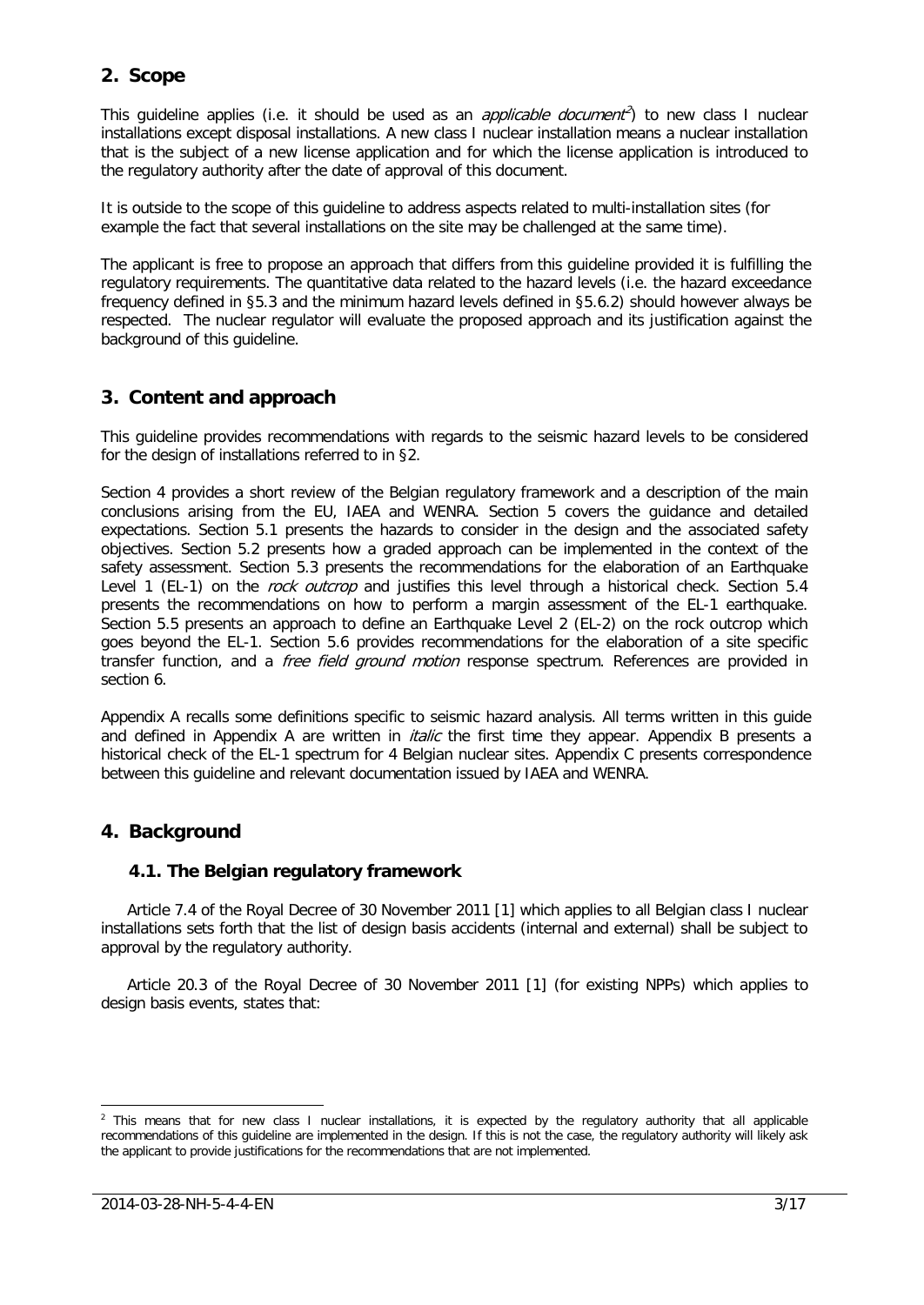"Among those events of an external origin that need to be taken into account, are at the minimum the site characteristic events of natural origin such as:

- …
- Earthquakes"

This quoted article requires that earthquakes are considered in the design basis.

#### <span id="page-4-0"></span>**4.2. European directives**

The council of the European Union published a Council Directive amending Directive 2009/71/EURATOM establishing a Community framework for the nuclear safety of nuclear installations [\[17\].](#page-11-2) The proposed amendment of 2014 was published in response to lessons-learned from the accident in Fukushima Daiichi NPP in 2011 and aims at enhancing the regulatory framework for nuclear safety in the EU.

Of particular interest is section 2 with specific obligations for the nuclear safety objective for nuclear installations (article 8a, see [\[13\]\)](#page-11-3) and the implementation of the nuclear safety objective for nuclear installations (article 8b):

Article 8b indicates that in order to achieve the nuclear safety objective set out in Article 8a, Member States shall ensure that the national framework requires that where defence-in-depth applies, it shall be applied to ensure that:

- "the impact of extreme external natural and unintended man-made hazards is minimized"
- $\bullet$  …

#### <span id="page-4-2"></span><span id="page-4-1"></span>**4.3. IAEA publications**

#### **4.3.1. IAEA, GSR Part 4, Safety Assessment for Facilities and Activities**

In this IAEA standard [\[14\],](#page-11-4) the Requirement 8 "Assessment of site characteristics" indicates that "an assessment of the site characteristics relating to the safety of the facility or activity shall be carried out and has to cover : (…) Identification of natural and human induced external events in the region that have the potential to affect the safety of facilities and activities. This could include natural external events (such as …earthquakes) and human induced events (…), depending on the possible radiation risks associated with the facilities and activities".

#### <span id="page-4-3"></span>**4.3.2. IAEA, SSR-2/1, Safety of Nuclear Power Plants: Design**

In this IAEA standard [\[2\],](#page-11-5) the Requirement 17 "Internal and external hazards" indicates that:

"All foreseeable internal hazards and external hazards, including the potential for human induced events directly or indirectly to affect the safety of the nuclear power plant, shall be identified and their effects shall be evaluated. Hazards shall be considered for determination of the postulated initiating events and generated loadings for use in the design of relevant items important to safety for the plant."

Further to this general statement, requirement 5.17 to 5.22 of [\[2\]](#page-11-5) address External hazards and shall all be considered by the applicant. In relation to the seismic hazard level to be considered, the requirement 5.17 states "The design shall include due consideration of those natural and human induced external events (i.e. events of origin external to the plant) that have been identified in the site evaluation process .... " and refers further to IAEA Site Evaluation standard [\[3\],](#page-11-6) discussed below.

The design objective with regards to external hazards is recalled in §5.20 [\[2\]](#page-11-5) "The design shall be such as to ensure that items important to safety are capable of withstanding the effects of external events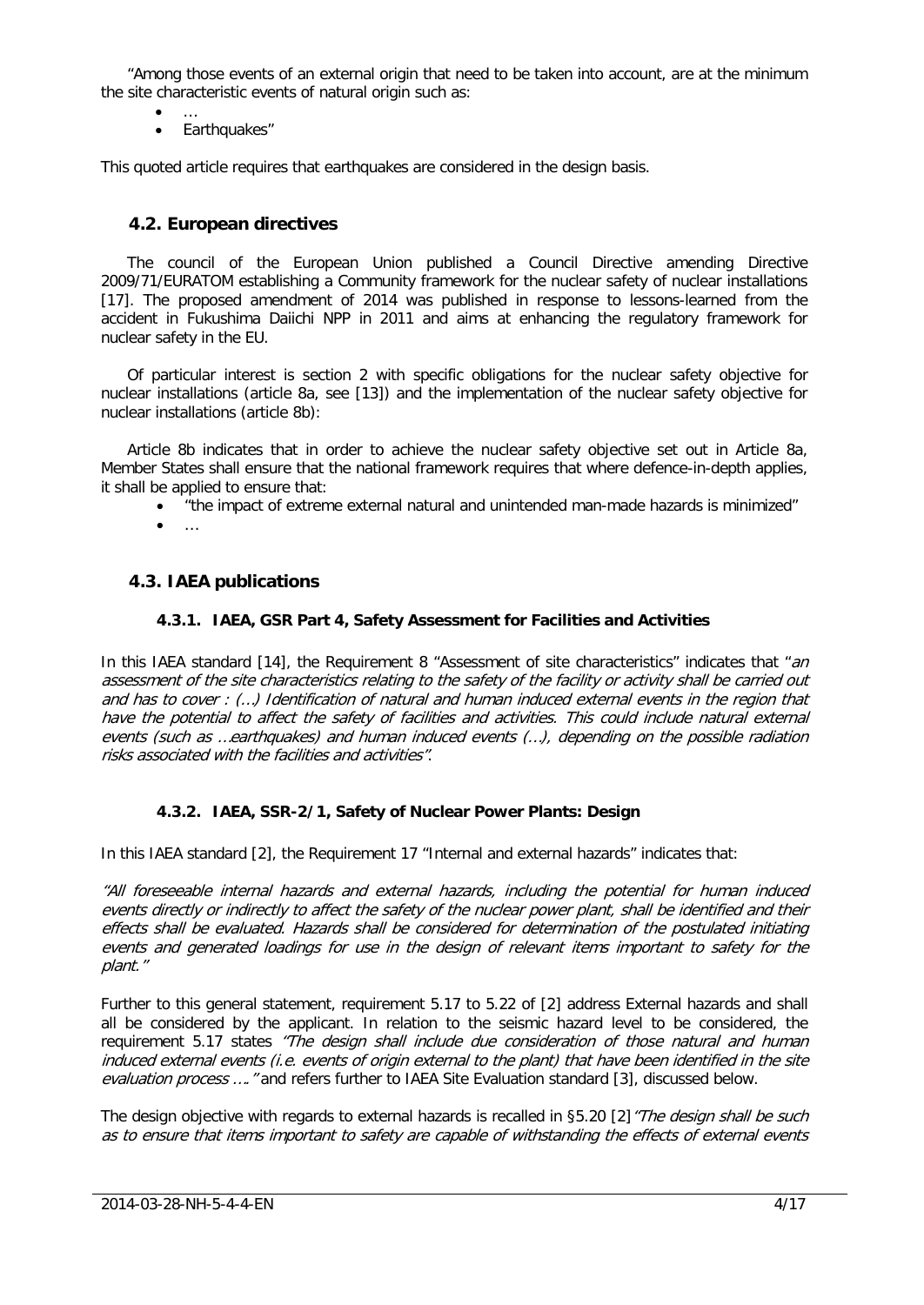considered in the design, and if not, other features such as passive barriers shall be provided to protect the plant and to ensure that the required safety function will be performed".

<span id="page-5-0"></span>In addition, the seismic design of the plant shall provide for a sufficient safety margin to protect against seismic events and to avoid cliff edge effects (§5.21 [\[2\]\)](#page-11-5).

#### **4.3.3. IAEA, NS-R-4, Safety of research reactors**

In this IAEA safety requirement standard [\[15\],](#page-11-7) requirements 15 and 16 refer to "earthquakes".

"5.15. The hazard for the site due to earthquake induced ground motion shall be assessed, with account taken of the seismotectonic characteristics of the region and specific site conditions. The uncertainties in the methods shall be taken into consideration in deriving ground motion parameters for the design basis."

"5.16. The extent and the level of detail of site investigations to determine the ground motion parameters for the design basis will depend on the installation under consideration. For smaller installations with minimal potential for radiological consequences for people, it may be preferable (and cost-effective) to limit the site investigations and instead to use conservative values for the design basis parameters. The conservatism is necessary because in general more uncertainties will persist when the investigations are not as detailed."

#### <span id="page-5-1"></span>**4.3.4. IAEA, NS-R-5, Safety of Nuclear Fuel Cycle Facilities**

In this IAEA standard [\[16\],](#page-11-8) §5.5 on "site evaluation" indicates that:

"Site characteristics (e.g. soil properties, geology, hydrogeology) that may affect safety aspects of the facility shall be assessed, in particular the likelihood and the potential severity of natural phenomena (e.g. earthquakes, ….)"

<span id="page-5-2"></span>If further indicates in its appendix I that selected postulated initiating events include …earthquakes and ….

#### **4.3.5. IAEA, NS-R-3, Site Evaluation for Nuclear Installations**

This IAEA standard [\[3\]](#page-11-6) addresses the evaluation of the suitability of a site for a nuclear installation, through the following aspects:

- The effects of external events occurring in the region of the particular site (these events could be of natural origin or human induced);
- The characteristics of the site and its environment that could influence the transfer to persons and the environment of radioactive material that has been released;
- The population density and population distribution and other characteristics of the external zone in so far as they may affect the possibility of implementing emergency measures and the need to evaluate the risks to individuals and the population.

As indicated under §2.2 [\[3\],](#page-11-6) if the site evaluation for the three aspects cited indicates that the site is unacceptable and the deficiencies cannot be compensated for by means of design features, measures for site protection or administrative procedures, the site shall be deemed unsuitable.

The level of the seismic hazard to be considered in the design of the installation is addressed through bullet a. The assessment of the likely effects of an earthquake will be conducted considering bullets  $h$  & c.

More specific requirements for evaluation of earthquakes and surface faulting are provided in paragraphs §3.1 to §3.7 of [\[3\].](#page-11-6)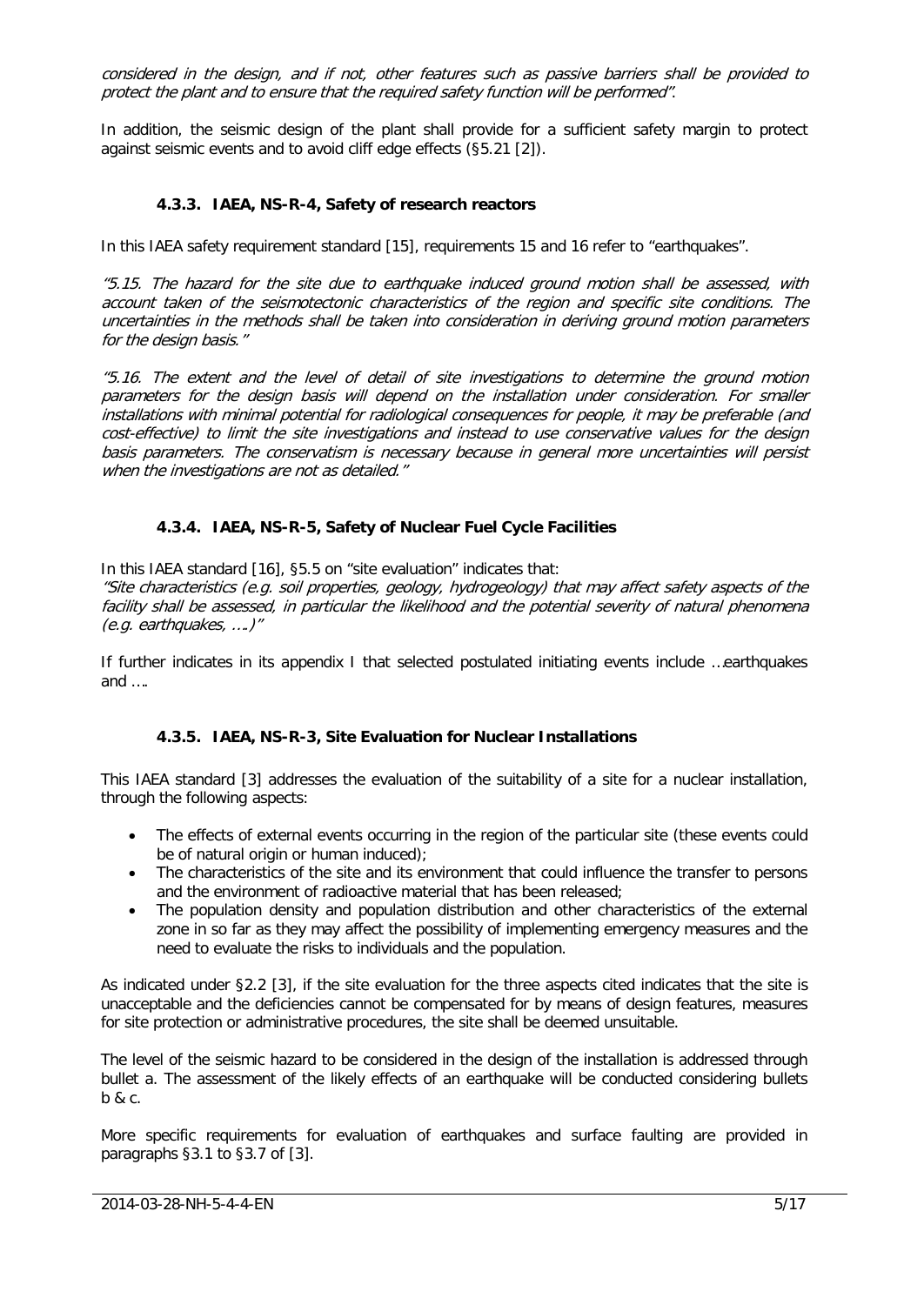#### **4.3.6. IAEA, SSG-9, Seismic Hazards in Site Evaluation for Nuclear Installations**

<span id="page-6-0"></span>This IAEA standard [\[5\]](#page-11-9) addressing the seismic hazard evaluation provides guideline for the data to collect, for the construction of a regional *seismotectonic model*, for the evaluation of the ground motion hazard, for the conduct of a probabilistic and a deterministic seismic hazard analysis and finally for the design basis ground motion, fault displacement and other hazards associated to earthquakes.

This IAEA guideline document should be considered for all those organizations developing one or more of the topics mentioned above.

In §2.1 [\[5\],](#page-11-9) it indicated that "The hazards associated with earthquakes shall be determined by means of seismotectonic evaluation of the region with the use to the greatest possible extent of the information collected.", leaving out the possibility of using other type of models such as the "historical models": the seismic hazard evaluation should be based on a seismotectonic model.

Another important message is provided through §2.10 and §2.11 [\[5\],](#page-11-9) where it is indicated that "regardless of any lower apparent exposure to seismic hazard, a minimum level should be recognized as the lower limit to any seismic hazard study". This minimum level should be represented by a horizontal free field standardized response spectrum anchored to a peak ground acceleration value of 0.1g. It is further indicated that this value of 0.1g will not represent a sufficiently conservative estimate of the hazard if the database used for the seismic hazard evaluation shows deficiencies in comparison with the recommendation of the IAEA standard.

Guideline on the combined use of a deterministic and a probabilistic hazard evaluation is also provided in §5.1 [\[5\]](#page-11-9) where it is indicated that "The ground motion hazard should preferably be evaluated by using both probabilistic and deterministic methods of seismic hazard analysis.

#### <span id="page-6-1"></span>**4.4. WENRA**

The Western European Nuclear Regulators Association, WENRA, has determined ´reference levels` [\[6\]](#page-11-10) for existing NPPs which have been incorporated in a Belgian Royal Decree [\[1\].](#page-11-1) A specific section of [\[1\]](#page-11-1) applies to all class I facilities and future extensions specific to certain types of facilities are foreseen.

The WENRA reference levels were revised [\[7\]](#page-11-11) following the accident at Fukushima and are published. In particular, WENRA has added reference levels for natural hazards (issue T) and is developing guidance on them. The current concepts of these reference levels and the additional guidance have been used as part of this guideline.

#### <span id="page-6-2"></span>**5. Guidance and expectations**

#### <span id="page-6-3"></span>**5.1.Hazard levels and radiological safety objectives**

**The guideline on the safety demonstration of new class I nuclear installations [\[13\]](#page-11-3) provides guidance on the safety demonstration, defence in depth, quantified safety objectives and the application of the graded approach for external hazards.**

Consistently, this guideline defines three levels of earthquakes:

- EL-1: level 1 seismic hazard (see [§5.3\)](#page-7-2);
- EL-1<sup>\*</sup>: level 1<sup>\*</sup> seismic hazard resulting from a margin assessment (see [§5.4\)](#page-8-1);
- EL-2: level 2 seismic hazard (see [§5.5\)](#page-9-0).

#### **Referring to [\[13\]:](#page-11-3)**

• **The EL-1 hazard has to be treated as a C3a event and the associated safety objective is therefore SO2. The safety analysis should use conservative methods, assumptions and data;**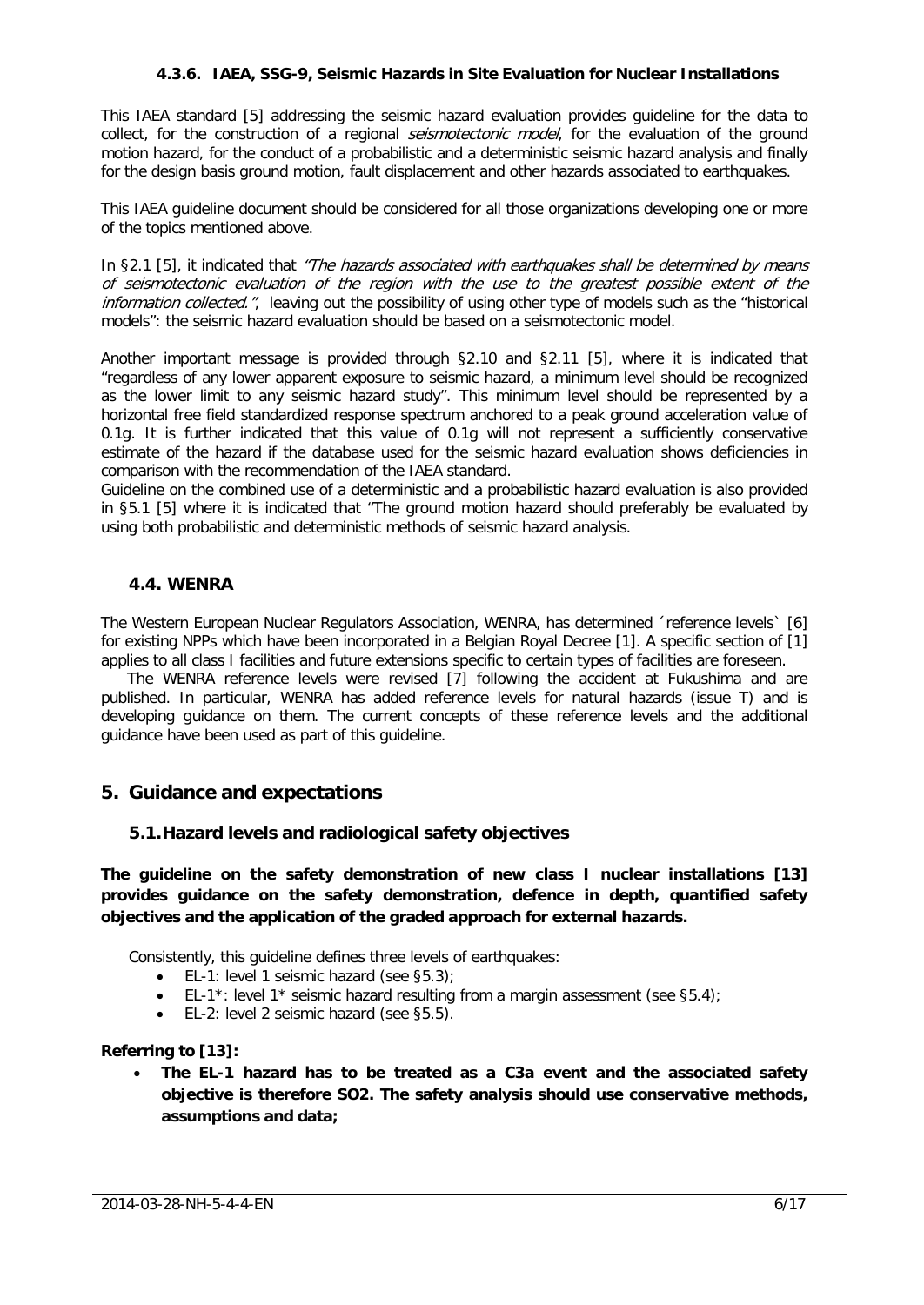- **The EL-1\* hazard has to be treated as a C3b event and the associated safety objective is therefore SO2. The safety analysis can use less conservative methods, assumptions and data than in the EL-1 safety analysis;**
- **When considered in the safety assessment (see [§5.2\)](#page-7-3), the EL-2 hazard has to be treated as a C4a event and the associated safety objective is therefore SO3. The safety analysis can use less conservative methods, assumptions and data than in the EL-1 safety analysis.**

## <span id="page-7-3"></span><span id="page-7-0"></span>**5.2. Safety assessment and graded approach**

The hazard-specific worst-case consequences (see [\[13\]](#page-11-3) for details and definitions) will allow categorizing the installation into one of four graded approach (GA) categories. Depending on this categorization, the scope of the safety assessment for earthquakes can be determined:

- 1. Radiological consequences on-site below the SO2 limits;
- 2. Radiological consequences on-site larger than SO2 but radiological consequences off-site below the SO2 limits;
- 3. Radiological consequences off-site larger than SO2 but not larger than SO3 limits;
- 4. Radiological consequences off-site larger than SO3 limits.

Depending on this categorization, the scope of the safety assessment for earthquakes can be determined:

|                | Include in safety assessment? |                   |        |
|----------------|-------------------------------|-------------------|--------|
| GA<br>category | $EL-1$                        | Margin assessment | $EL-2$ |
|                | ves                           | ves               | ves    |
|                | ves                           | ves               | no     |
|                | ves                           | no                | no     |
|                | yes, but adapted              | no                | no     |

For graded approach category 1 the installation should be designed for at least the severity retained in conventional design standards, when existing, according to the national codes for industrial facilities. In addition, the EL-1 event should be defined and analyzed with a severity set such that the exceedance frequency of the external natural hazard corresponds to a few percent's exceedance frequency during the lifetime of the installation rather than the value provided in [§5.3.](#page-7-2)

#### <span id="page-7-2"></span><span id="page-7-1"></span>**5.3. Earthquake Level 1 (EL-1) at the outcropping rock**

#### **Horizontal motion:**

A uniform hazard response spectrum (UHRS) for the *outcropping rock* (see appendix A for the definitions of *bedrock motion* and *rock outcropping motion*) which is specific to the nuclear site should be conducted through a PSHA<sup>[3](#page-7-4)</sup>. This guideline recommends that the UHRS for the horizontal motion on the rock outcrop is derived for the **10-4 mean annual hazard exceedance frequency**.

Appendix B/Figure 1 presents, as an example only, the UHRS as obtained by the Royal Observatory of Belgium (ROB) [\[9\].](#page-11-12) In this figure, the  $10^{-4}$  mean annual hazard exceedance frequency hazards correspond to the curves "UHS(1E+04 yr)". This hazard exceedance frequency is associated with reasonable uncertainties. Since Belgium is considered as consisting of low and moderate seismic areas, for much lower annual exceedance frequencies  $(10^{-5}$  and below), the uncertainties become

<span id="page-7-4"></span> $3$  The value of a cut-off magnitude, if any, used in the PSHA should be justified by the applicant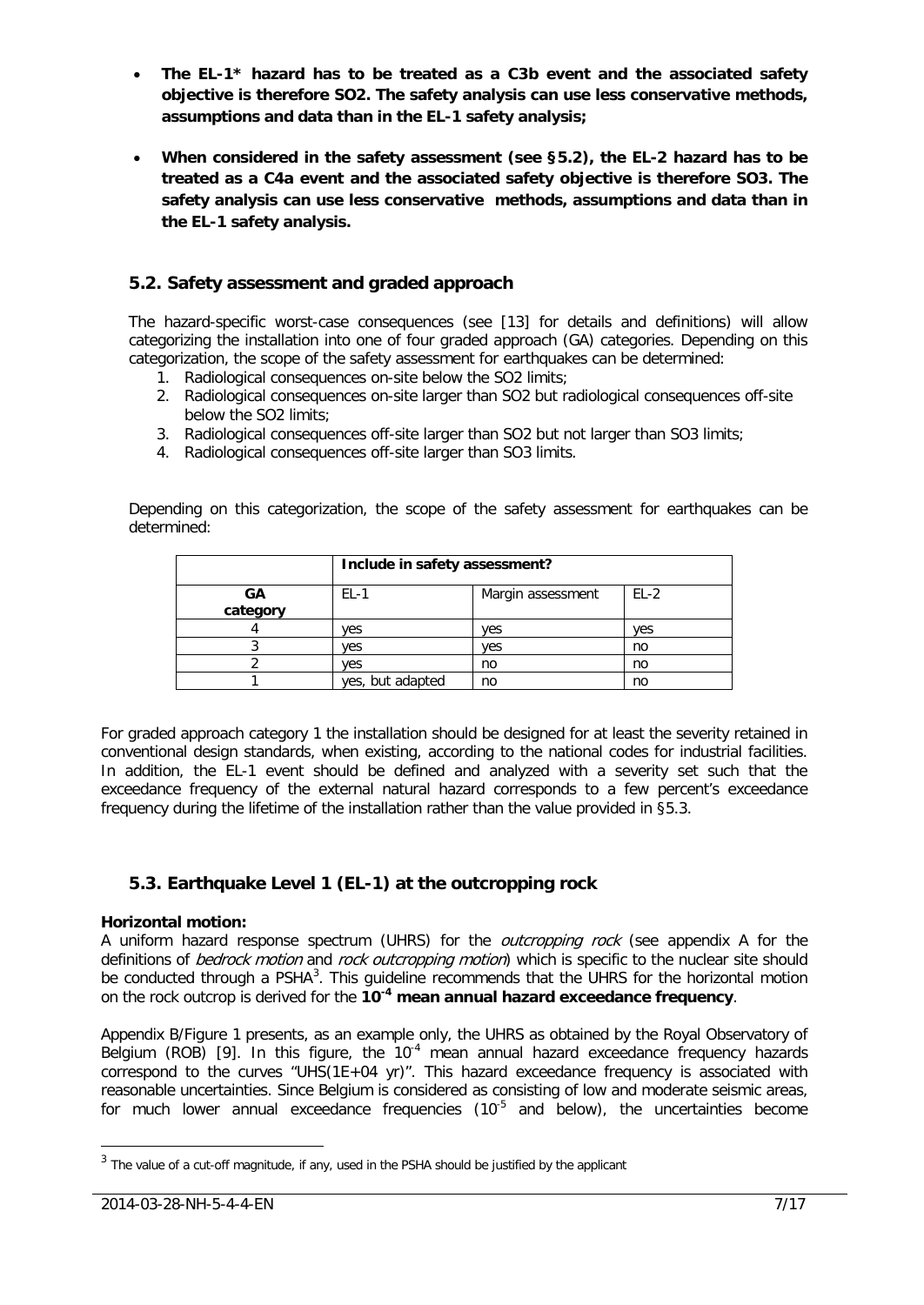unreasonably high. In addition, this  $10^{-4}$  annual exceedance frequency is consistent with the frequency of postulated internal single initiating events considered in traditional conservative safety demonstrations.

For installations that pose a very low threat (graded approach category 1), the annual hazard exceedance frequency may be reduced; see [§5.2.](#page-7-3)

#### **Vertical motion:**

A uniform hazard response spectrum (UHRS) for the outcropping rock which is specific to the nuclear site should be conducted through a PSHA preferably also for the vertical motion. This guideline recommends that this UHRS is derived for the **10-4 mean annual hazard exceedance frequency**. Alternatively, the vertical motion should be derived from the horizontal motion according to the RG 1.60 [\[11\].](#page-11-13)

#### **Historical earthquake ground motion check (HGMC):**

The horizontal UHRS on the rock outcrop as derived from above should be compared to rock outcrop response spectra from historical earthquakes that may have affected the site and show that the EL-1 is conservative compared to historical earthquakes (i.e. without incorporating additional conservatisms). This means in particular that all earthquakes considered in the study should be characterized by bestestimate parameters (with uncertainties if available) in terms of *epicentre*, depth, fault rupture extent and *magnitude*. The distance between the nuclear site and the source should also be calculated in a best estimate manner. In particular, the earthquakes source positions are not moved within any particular zone. From all the rock outcrop response spectra obtained, an enveloping spectrum is calculated, for each site.

Since the historical earthquake spectra depend on models, data and assumptions which might not stay up to date with time, this historical spectra might themselves change in time and the check should be repeated.

Appendix B/Figure 1 presents, as an example only, historical earthquake response spectra in comparison with different mean Uniform Hazard Spectra (UHS) [\[10\],](#page-11-14) for the 4 nuclear sites of Doel, Tihange, Mol/Dessel and Fleurus. In this figure, all attenuations laws used in the ROB PSHA study [\[9\]](#page-11-12) are presented with and without taking into account the uncertainty on the data. The figures show that the EL-1 response spectra envelope the response spectra of the historical earthquakes.

Although this historical earthquake ground motion check can be considered as included in any PSHA of good quality, the applicant is asked to explicitly do this check and to show it (as for example it is done in Appendix B/Figure 1).

#### <span id="page-8-1"></span><span id="page-8-0"></span>**5.4. Consideration for the margin assessment**

Consistently with [\[13\],](#page-11-3) the safety analysis should demonstrate the sufficiency of conservatism for accidents induced by the EL-1 hazard. This is demonstrated if the margin defined below is sufficiently large and acceptable to the regulatory authority.

The margin is defined as the gap between the EL-1 hazard, and a hazard (named EL-1\*) for which the radiological safety objective SO2 can still be ensured with the use of less conservative methods, assumptions and data (see [\[13\]](#page-11-3) for more details). The acceptance criteria will be established by the regulatory authority on a case by case basis.

This gap can be measured in several ways:

- As a gap in exceedance frequency between the EL-1 hazard and the EL-1\* hazard.
- As a gap in the severity between the EL-1 hazard and the EL-1 $*$  hazard (i.e. response spectrum).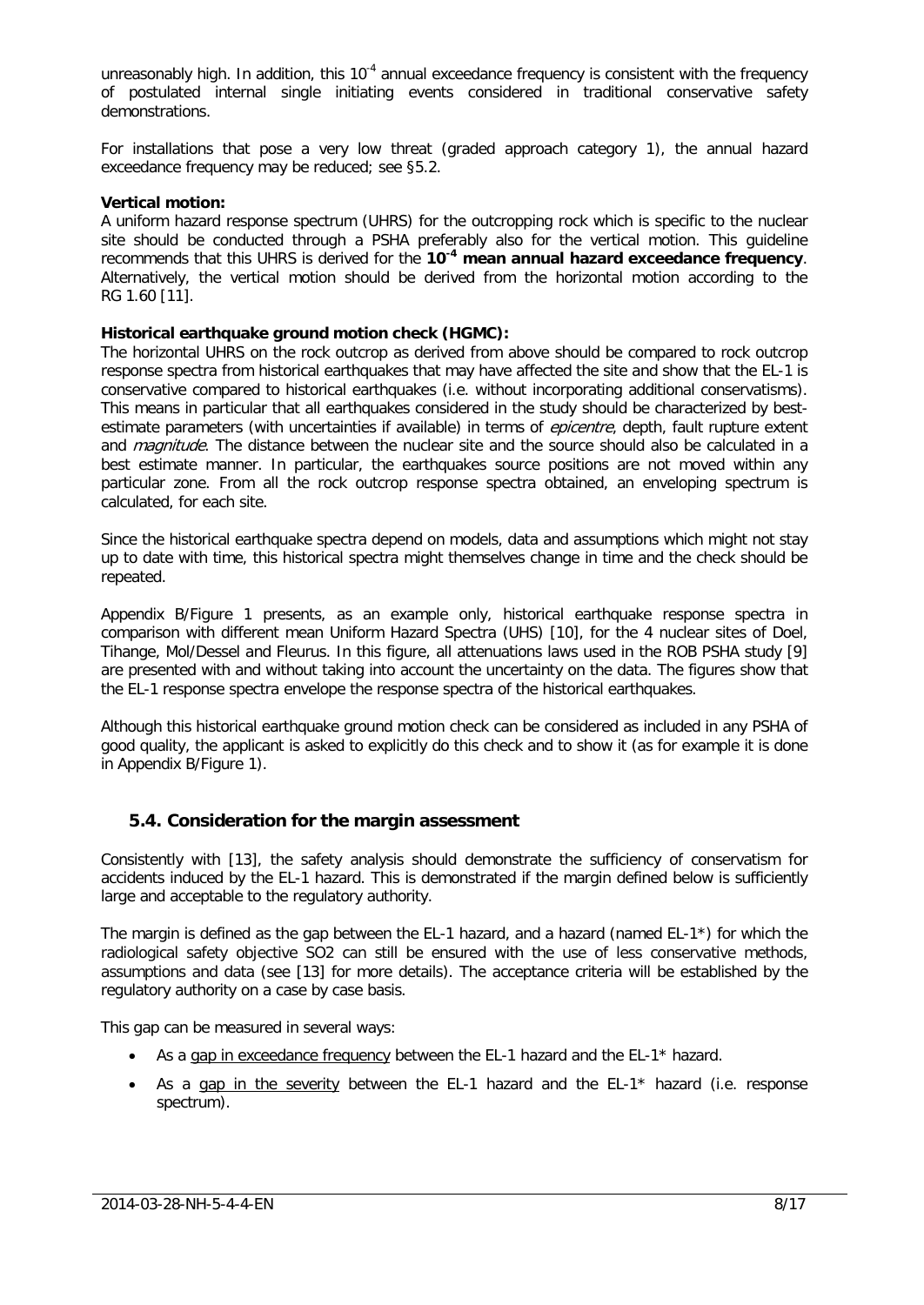## <span id="page-9-0"></span>**5.5. Earthquake Level 2 (EL-2) at the outcropping rock**

As indicated in [\[13\],](#page-11-3) severe accidents from external hazards which would lead to early or large releases should be practically eliminated. For this reason, a rare and severe earthquake, which may be additional to the general design basis, needs to be addressed in the overall safety analysis.

This guideline recommends that the EL-2 is derived following a **deterministic seismic hazard analysis** (DSHA). This choice is deliberate in order to rely on an approach that is different from the one used to derive the EL-1 and hence prevent common cause shortcomings. The EL-2 is the **maximum credible earthquake (MCE)** affecting the site and this has to be demonstration by the applicant to the regulatory authority. The two approaches described below may help the applicant in doing this demonstration.

Approach 1: In this approach, an attenuation law for the rock outcrop motion is proposed and justified by the applicant to the regulatory authority. Usually, *magnitude* and distance from fault to site are input parameters. This attenuation law should be used to derive the PGA of the EL-2 and the following should be considered:

- The magnitude of the earthquake is at least equal to the maximum observed magnitude of all earthquakes considered at present by the Royal Observatory of Belgium in their source-zone models;
- The selected attenuation law is applied for the 84th percentile values of the accelerations  $(i.e.$  the median value  $+1$  standard deviation 'sigma')
- The earthquake is assumed to be located below the site (zero epicentral distance).

The applicant can propose a standardized response spectra representative for the rock outcrop or alternatively use the RG 1.60 [\[11\]](#page-11-13) or the chosen attenuation law for the selected frequencies of interest.

Approach 2: In this approach, an earthquake intensity versus PGA correlation is proposed and justified by the applicant to the regulatory authority. The maximum credible earthquake intensity relevant for the site location should be proposed and justified by the applicant to the regulatory authority. This will allow the derivation of the PGA. The applicant can then propose a standardized response spectra representative for the rock outcrop or alternatively use the RG 1.60 [\[11\]](#page-11-13) for the selected frequencies of interest.

Any alternative DSHA approach is also acceptable to the regulatory authority as long as the applicant justifies that the EL-2 is the maximum credible earthquake affecting the site location.

In all cases, the EL-2 should be significantly more severe than the EL-1 but not screened out<sup>[4](#page-9-3)</sup> (otherwise another EL-2 should be proposed). Depending on the potential consequences posed by an installation, the EL-2 may or may not need to be defined and assessed. See the application of the graded approach provided in [§5.2.](#page-7-3)

#### <span id="page-9-2"></span><span id="page-9-1"></span>**5.6. Site transfer function and free field ground motion response spectra**

#### **5.6.1. Site transfer function**

As part of the quantification of earthquake ground motions at an installation site, a site specific analysis of soil response effects on ground motions should be done (unless the site is directly on the bedrock). In this context, the stiffness of the soil and bedrock as well as the depth of soil deposit should be carefully evaluated. The results of the *site response* analysis should show the input motion (derived from the rock outcrop response spectrum which is obtained from [§5.3](#page-7-2) or [§5.4](#page-8-1) or [§5.5\)](#page-9-0), the associated output motion (free field ground motion), and the site transfer function (spectral

<span id="page-9-3"></span><sup>&</sup>lt;sup>4</sup> If a candidate EL-2 is excessively severe making it not credible or equivalently, if its corresponding annual exceedance frequency is too low, then this candidate earthquake could be screened out coherently with "Position 6: External hazards" of the WENRA Re[f \[8\]](#page-11-15)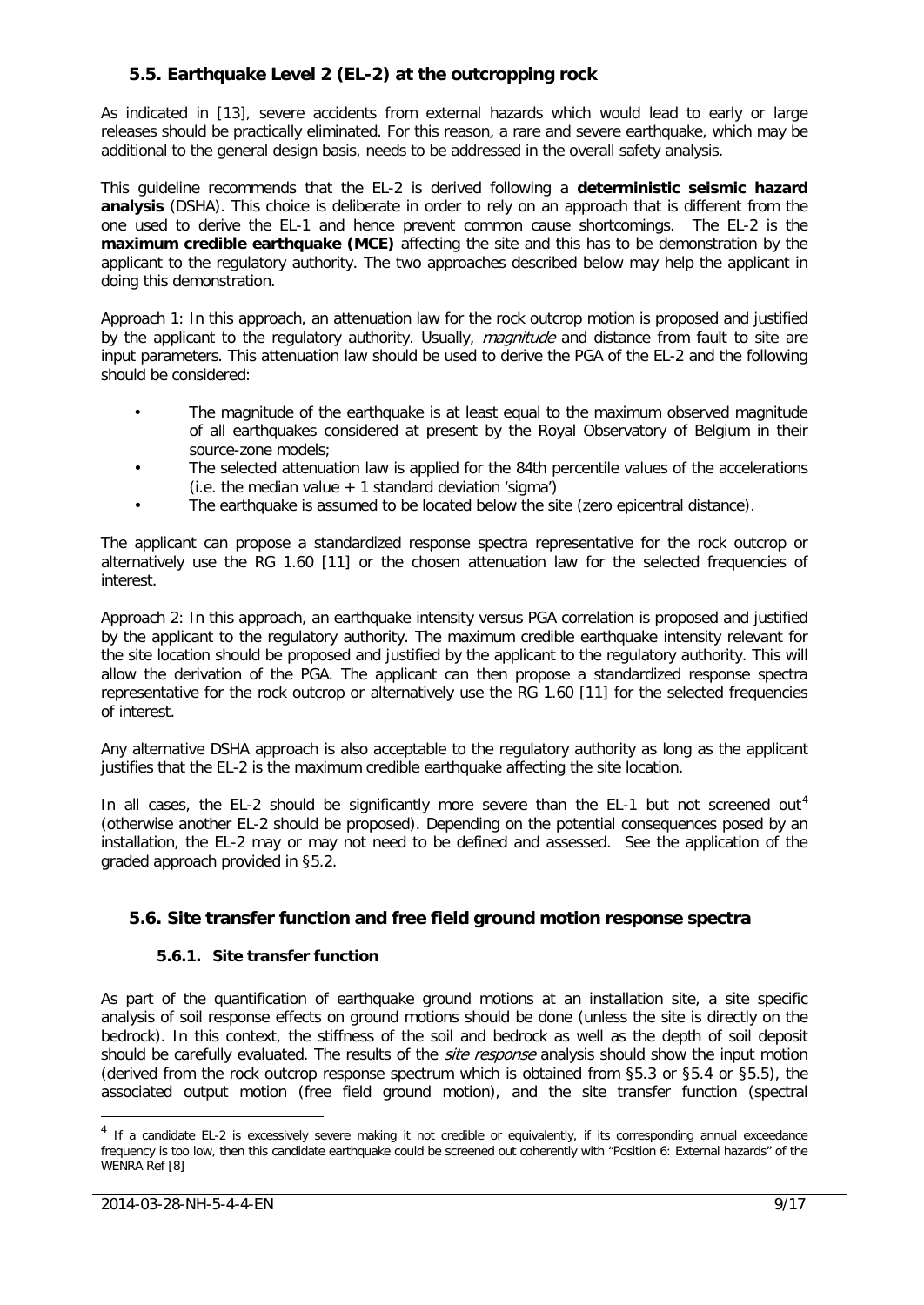amplification function). Unless a non-linear model is validated by tests, experience and supported by references to published documents, only linear elastic soil behavior can be considered. If non-linear effects of the soil are taken into account than a comparison with a linear elastic soil behavior should be done and the respective responses to the input ground motion should be provided.

In order to compute the site response, the following model is acceptable [\[4\]:](#page-11-16)

- A viscoelastic soil system overlying a viscoelastic half-space;
- A horizontally layered system;
- Materials that dissipate energy by internal damping;
- Vertically propagating body waves (shear and compression waves).

<span id="page-10-0"></span>In addition, uncertainties in the mechanical properties of the site materials should be taken into account through parametric studies.

#### **5.6.2. Free field ground motion response spectra**

The earthquake acceleration time history at the ground is obtained by the convolution of the earthquake acceleration time history at the rock with the site specific transfer function. The free field ground motion response spectra can then be calculated easily.

For any new class I nuclear installations of graded approach category 4, 3 or 2, a minimum level is recognized as the lower limit to any seismic hazard study performed. This minimum level is represented by a standardized horizontal free field ground motion response spectrum anchored to a peak ground acceleration value of 0.1g (where 'g' is the acceleration due to gravity). This standardized free-field ground motion response spectrum is the one defined in RG 1.60 [\[11\].](#page-11-13) In case the free field ground motion response spectrum of the EL-1 does not envelop this minimum response spectrum then, this minimum response spectrum should be used. This minimum level does not apply for new class I nuclear installations of graded approach category 1 (see [§5.2\)](#page-7-3). For all free field ground motion response spectra, credit can be given to the site effects (amplification factor < 1).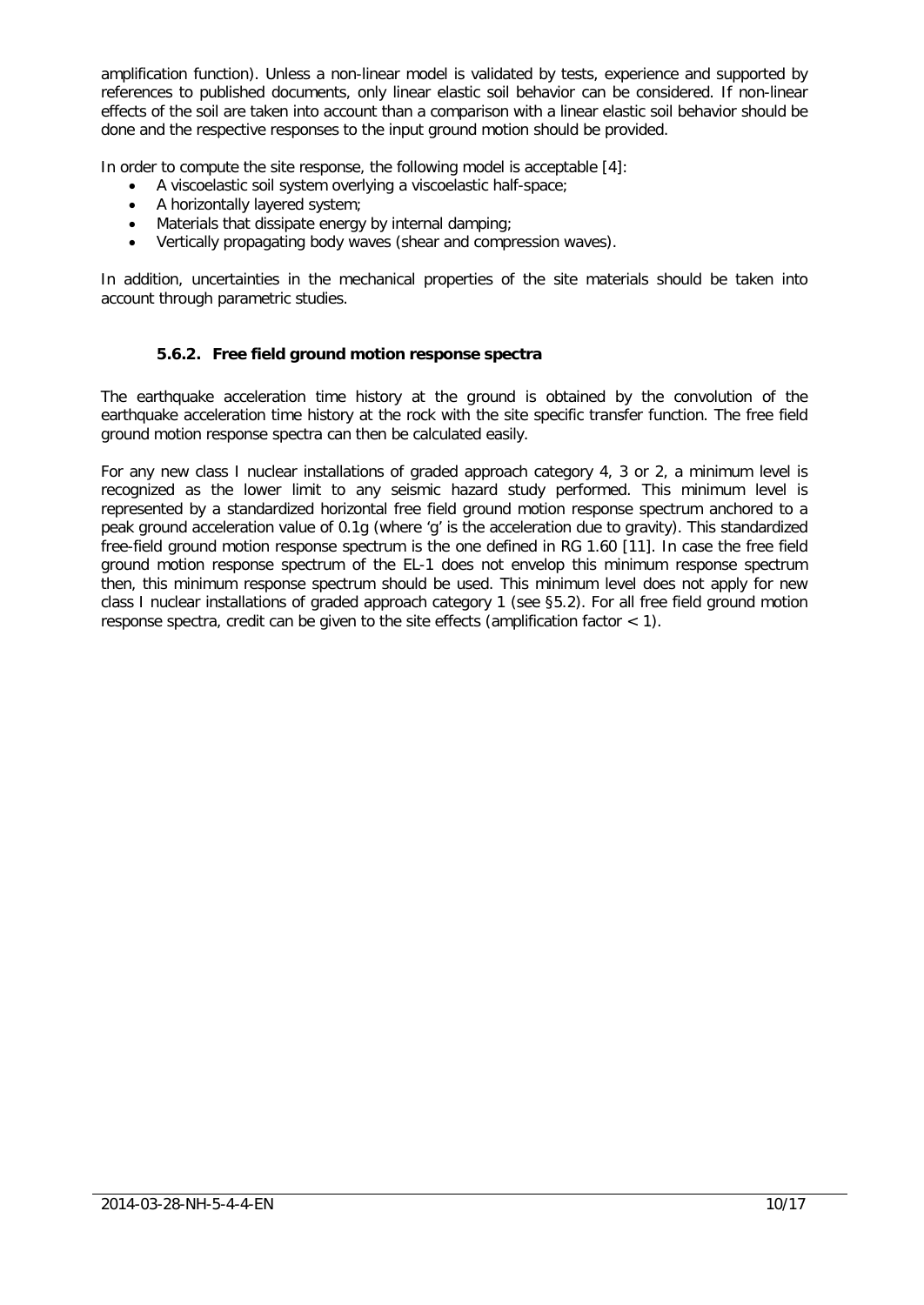## <span id="page-11-0"></span>**6. References**

- <span id="page-11-1"></span>[1] Moniteur Belge-21.12.2011, Arrêté Royal portant prescriptions de sûreté des installations nucléaires, 30 novembre 2011
- <span id="page-11-5"></span>[2] IAEA, Specific Safety Requirements, No. SSR-2/1, Safety of Nuclear Power Plants: Design, 2012.
- <span id="page-11-6"></span>[3] IAEA, Safety Standards Series No. NS-R-3, Site Evaluation for Nuclear Installations, 2003.
- <span id="page-11-16"></span>[4] IAEA, Safety Standards Series No. NS-G-3.6, Geotechnical Aspects of Site Evaluation and Foundations for Nuclear Power Plants, 2004.
- <span id="page-11-9"></span>[5] IAEA, Specific Safety Guide N° SSG-9, Seismic hazards in site evaluation for nuclear installations, 2010.
- <span id="page-11-10"></span>[6] Western European Nuclear Regulators´ Association, Reactor Harmonization Working Group, WENRA Reactor Safety Reference Levels, January 2008
- <span id="page-11-11"></span>[7] Western European Nuclear Regulators Association, Reactor Harmonization Working Group, WENRA Safety Reference Levels for existing Reactors, 24 September 2014
- <span id="page-11-15"></span>[8] Western European Nuclear Regulator´s Association, Reactor Harmonization Working Group, Report "Safety of new NPP designs", March 2013
- <span id="page-11-12"></span>[9] Royal Observatory of Belgium, Probabilistic Seismic-Hazard Assessment (PSHA) of the Belgian nuclear sites, 5 June 2012.
- <span id="page-11-14"></span>[10] Royal Observatory of Belgium, ROB-FANC 2012-02, Historical earthquake ground-motion check for the Belgian nuclear sites, final report, October 2012
- <span id="page-11-13"></span>[11] Regulatory guide 1.60, Design response spectra for seismic design of nuclear power plants, July 2014, Revision 2.
- <span id="page-11-18"></span>[12] [http://classes.engr.oregonstate.edu/cce/winter2011/ce570001/Class%20Slides/06a20Slides%2](http://classes.engr.oregonstate.edu/cce/winter2011/ce570001/Class%20Slides/06a20Slides%20-%20Codes.pdf) [0-%20Codes.pdf,](http://classes.engr.oregonstate.edu/cce/winter2011/ce570001/Class%20Slides/06a20Slides%20-%20Codes.pdf) Earthquake Definitions, [Oregon State University](http://en.wikipedia.org/wiki/Oregon_State_University)
- <span id="page-11-3"></span>[13] FANC, Guideline - Safety demonstration of new class I nuclear installations - Approach to Defence-in-Depth, radiological safety objectives and application of a graded approach to external hazards, 2013-05-15-NH-5-4-3-EN, revision 0, 27 February 2015
- <span id="page-11-4"></span>[14] IAEA, General Safety Requirements Part 4 (GSR Part 4), Safety Assessment for Facilities and Activities,2009
- <span id="page-11-7"></span>[15] IAEA, Safety Requirements NS-R-4, Safety of research reactors, 2005
- <span id="page-11-8"></span>[16] IAEA, Safety Requirements NS-R-5, Safety of Nuclear Fuel Cycle Facilities, 2008
- <span id="page-11-2"></span>[17] Council Directive 2014/87/EURATOM of 8 July 2014 amending Directive 2009/71/EURATOM establishing a Community framework for the nuclear safety of nuclear installations.
- <span id="page-11-17"></span>[18] Kramer Steven L., Geotechnical earthquake engineering, ISBN 0-13-374943-6, Prentice Hall, 1996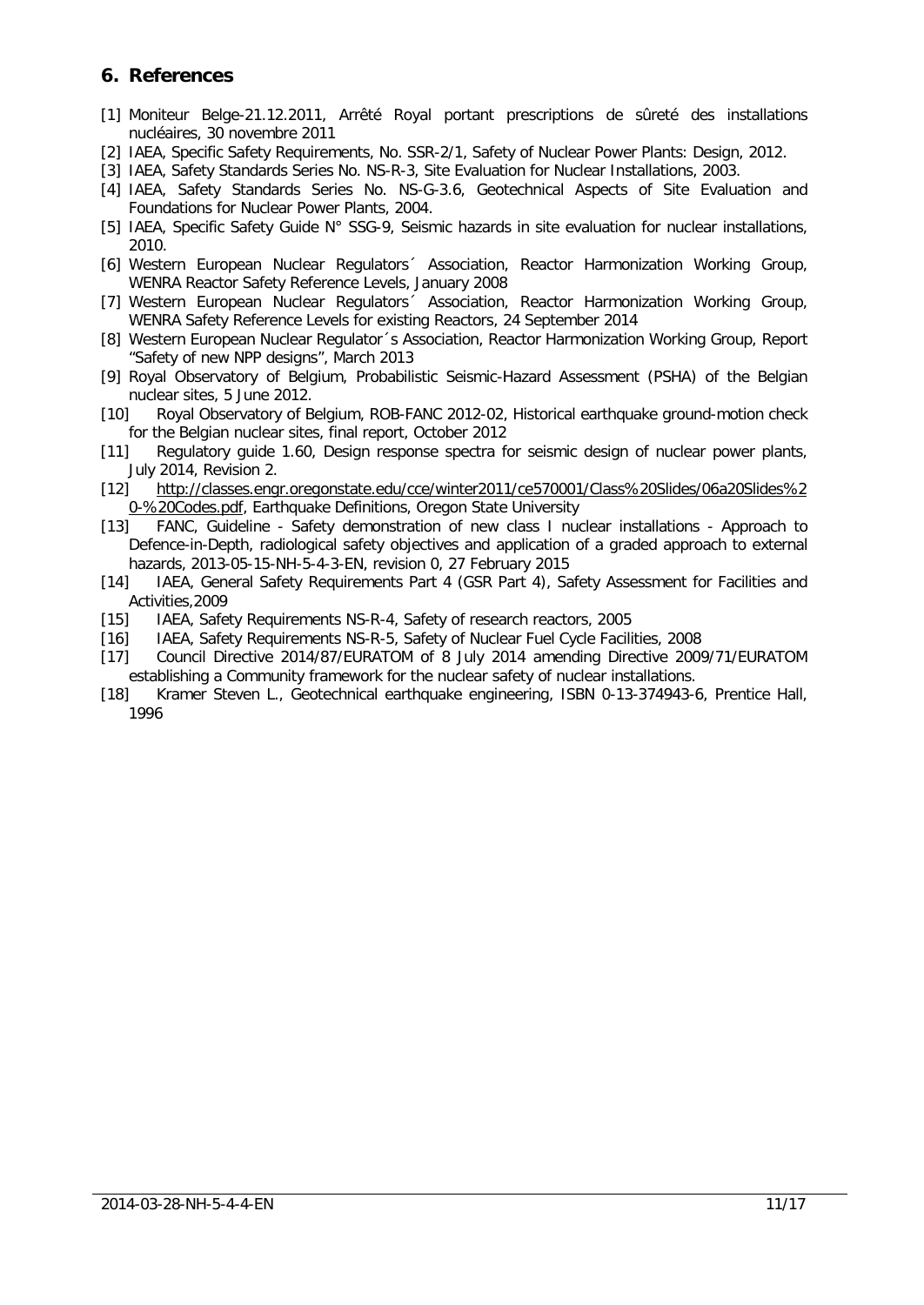## <span id="page-12-0"></span>**Appendix A: Glossary**

**rock outcrop [\[18\]:](#page-11-17)** location where bedrock is exposed at the ground surface

**bedrock motion [\[18\]:](#page-11-17)** the motion at the base of the soil deposit (also the top of bedrock)

**epicentre [\[5\]:](#page-11-9)** The point on the Earth's surface directly above the focus (i.e. hypocentre) of an earthquake.

**free field ground motion [\[5\]:](#page-11-9)** Motion that would occur at a given point on the ground owing to an earthquake if vibratory characteristics were not affected by structures and installations.

**frequency of exceedance [\[5\]:](#page-11-9)** The frequency at which a specified level of seismic hazard will be exceeded at a site or in a region within a specified time interval. In probabilistic seismic hazard analysis (PSHA), generally a one year time interval (i.e. annual frequency) is assumed. When the frequency is very small and it cannot exceed unity (in the prescribed interval), this number approaches the probability of the same event when the random process is assumed to be Poissonian.

**hypocentre [\[5\]:](#page-11-9)** The point (focus) within the Earth at which an earthquake is initiated.

**magnitude (of an earthquake) [\[5\]:](#page-11-9)** Measure of the size of an earthquake relating to the energy released in the form of seismic waves. Seismic magnitude means the numerical value on a standardized scale such as, but not limited to, moment magnitude, surface wave magnitude, body wave magnitude, local magnitude or duration magnitude.

**maximum credible earthquake (MCE) [\[12\]:](#page-11-18)** The largest earthquake that appears capable of occurring under the known tectonic framework for a specific fault or seismic source, as based on geologic and seismologic data. Based on the maximum earthquake from deterministic analyses (DSHA). There may be multiple MCEs for a site, each from a different fault or seismic source.

#### **outcropping rock:** same as rock outcrop

**peak ground acceleration (PGA) [\[5\]:](#page-11-9)** The maximum absolute value of ground acceleration displayed on an accelerogram; the greatest ground acceleration produced by an earthquake at a site.

**response spectrum [\[5\]:](#page-11-9)** A curve calculated from an accelerogram that gives the value of peak response in terms of the acceleration, velocity or displacement of a damped single-degree-of-freedom linear oscillator (with a given damping ratio) as a function of its natural frequency or period of vibration.

**rock outcropping motion [\[18\]:](#page-11-17)** the motion at a location where bedrock is exposed at the ground surface

**seismotectonic model [\[5\]:](#page-11-9)** The model that defines the characterization of seismic sources in the region around a site of interest, including the aleatory and epistemic uncertainties in the seismic source characteristics.

**site response [\[5\]:](#page-11-9)** The behavior of a rock or soil column at a site under a prescribed ground motion load.

**uniform hazard response spectrum (UHRS) [\[5\]:](#page-11-9)** Response spectrum with an equal frequency of exceedance for each of its spectral ordinates.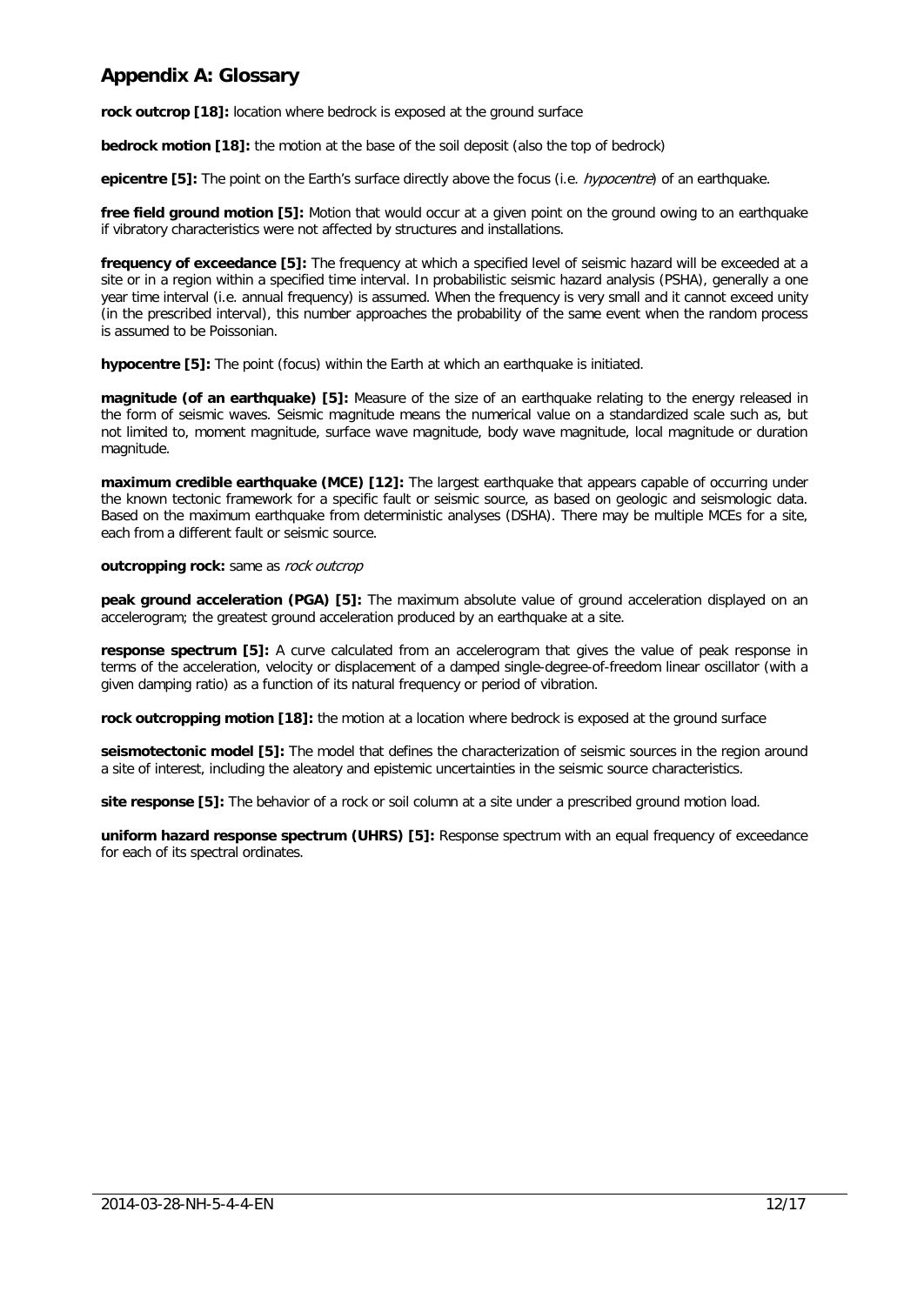<span id="page-13-0"></span>



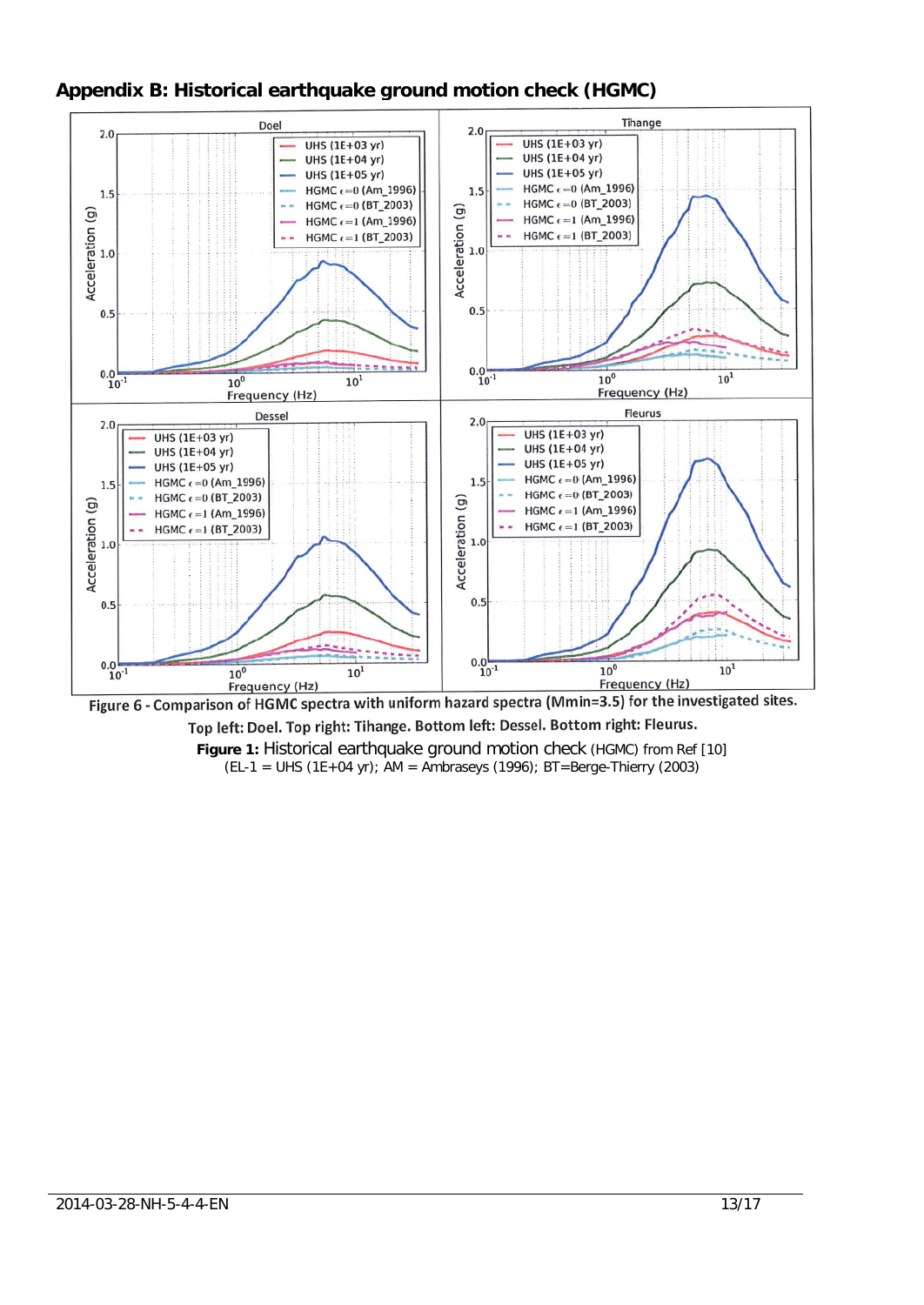## <span id="page-14-0"></span>**Appendix C: Correspondence with international documentation**

This appendix presents the correspondence between the sections in this guideline and relevant documentation issued by the IAEA and by WENRA. Note that for this correspondence the symbol § is used to indicate a section in this guideline and the abbreviation ´para.` is used to indicate a specific paragraph (text separated from other parts by a space). In case no paragraph is indicated, the entire (sub)section corresponds to the article in question.

## C.1. NS-R-3

IAEA safety requirements NS-R-3 on site evaluation for nuclear installations form a significant part of this guideline:

| Article (subject)                 | Correspondence (comment)                             |
|-----------------------------------|------------------------------------------------------|
| 2.1 (objective)                   | §5.3 para. 1(limited to $2.1(a)$ – input to PSHA)    |
| 2.4 (site charact.)               | §5.3 para. 1 (expected input to PSHA)                |
| 2.5 (freq. and sev.)              | §5.3 para. 1 (expected input to PSHA)                |
| 2.6 (non-stationary effects)      | §5.3 para. 1 (expected input to PSHA)                |
| 2.7 (hazard parameters)           | §5.3 para. 1, §5.4, §5.5                             |
| 2.12 (potential radiological      | §5.1                                                 |
| impacts)                          |                                                      |
| 2.14 (site characterization)      | §5.3 para. 1 (expected input to PSHA); 5.5           |
| 2.15 (identification)             | §5.3 para. 1 (expected input to PSHA)                |
| 2.17 (data)                       | §5.3 para. 1 (expected input to PSHA)                |
| 2.18 (methods)                    | §5.3 (PSHA)                                          |
| 2.19 (extent of data)             | §5.3 para. 1 (expected input to PSHA)                |
| 2.20(parameters<br>for            | §5.3 para. 1 (expected output of PSHA), §5.5, §5.6.2 |
| describing the hazard)            |                                                      |
| 2.21 (Site specific data)         | §5.3 para. 1 (expected input to PSHA), §5.5, §5.6.1  |
| (seismological<br>3.1<br>and      | §5.3 para. 1 (expected input to PSHA)                |
| geological conditions)            |                                                      |
| 3.2 (recorded earthquakes)        | §5.3 para. 1 (expected input to PSHA)                |
| 3.3<br>(seismotectonic            | §5.3 para. 1 (expected input to PSHA)                |
| evaluation)                       |                                                      |
| 3.4 (ground motion)               | §5.3 para. 1 (PSHA expected output)                  |
| $3.5$ and<br>3.6<br>(the<br>fault | §5.5                                                 |
| capability)                       |                                                      |

## C.2. SSR-2/1

IAEA SSR 2/1 with specific safety requirements on safety of nuclear power plants, specifically the design, is not covered by the underlying guideline because the protection concept and design assessment are out of its scope. However, requirement 17 on internal and external hazards states that:

All foreseeable internal hazards and external hazards, including the potential for human induced events directly or indirectly to affect the safety of the nuclear power plant, shall be identified and their effects shall be evaluated. Hazards shall be considered for determination of the postulated initiating events and generated loadings for use in the design of relevant items important to safety for the plant.

For Earthquakes this entire guideline conforms to this requirement through section [5.](#page-6-2)

## C.3. NS-R-4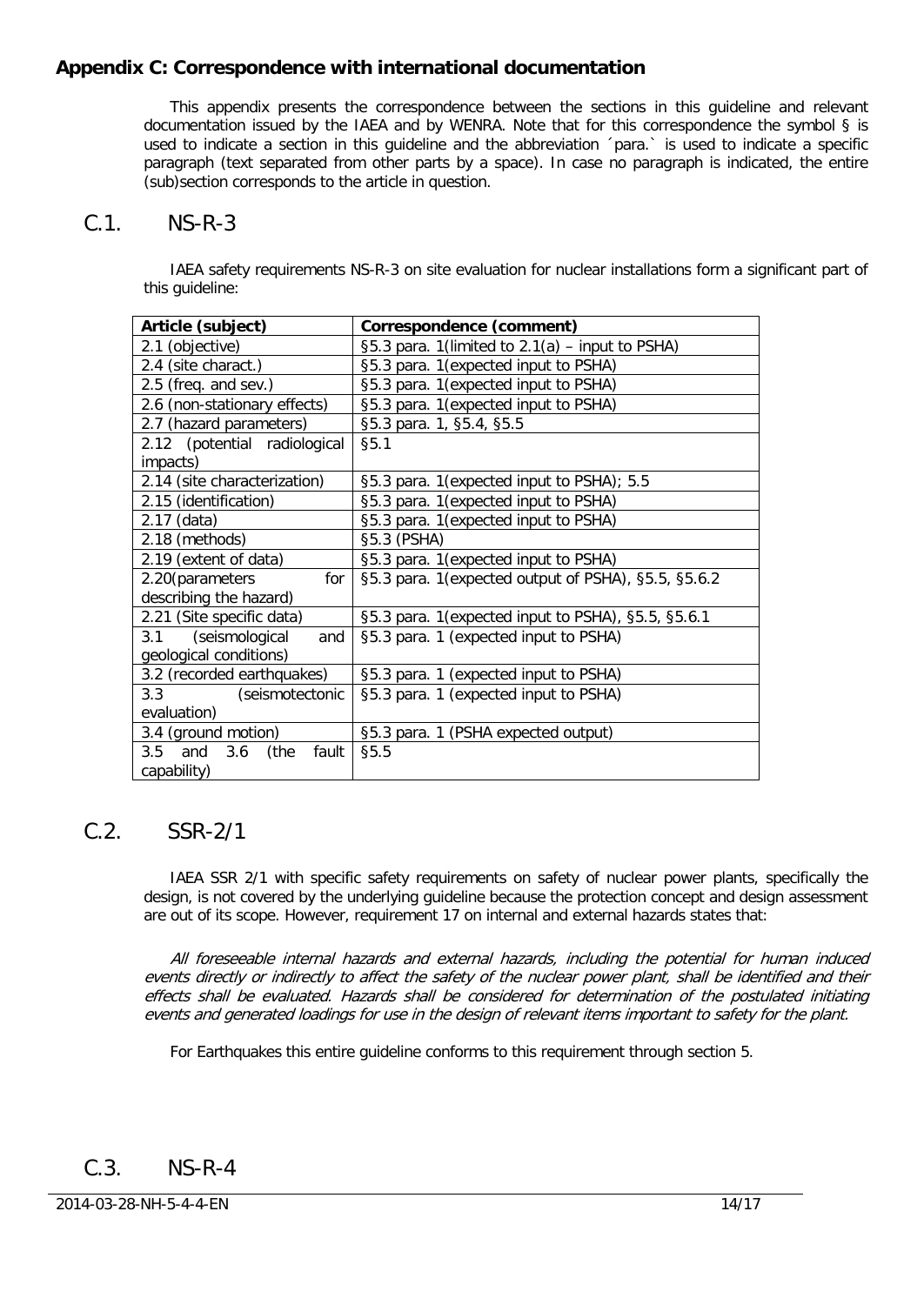IAEA Safety Requirements NS-R-4 on Safety of research reactors is covered by the underlying guideline as follows:

| Article (subject)                   |  | Correspondence (comment)                  |
|-------------------------------------|--|-------------------------------------------|
| 5.15                                |  | (seismotectonic   §5.3 (expected in PSHA) |
| characteristics)                    |  |                                           |
| 5.16 (extent of site investigation) |  | §5.3 (expected in PSHA)                   |
| 6.21 (external events design basis) |  | \$5.3, \$5.5                              |

## C.4. NS-R-5

IAEA Safety Requirements NS-R-5 on Safety of Nuclear Fuel Cycle Facilities is covered by the underlying guideline as follows:

| Article (subject)          | Correspondence (comment)     |
|----------------------------|------------------------------|
| 5.5 (site characteristics) | §5.3 (expected in PSHA)      |
| 6.8<br>(postulated         | initiating $\mid$ §5.3, §5.5 |
| events/Annex I)            |                              |

## C.5. SSG-9

IAEA Specific Safety Guide SSG-9 on seismic hazards in site evaluation for nuclear installations provides guideline for the data to collect, for the construction of a regional seismotectonic model, for the evaluation of the ground motion hazard, for the conduct of a probabilistic and a deterministic seismic hazard analysis and finally for the design basis ground motion, fault displacement and other hazards associated to earthquakes.

§4.3.6 indicates that this IAEA guide should be considered for all those organizations developing one or more of the topics mentioned above:

| Article (subject)                                              | Correspondence (comment) |
|----------------------------------------------------------------|--------------------------|
|                                                                |                          |
| $\S2, \S3, \S4, \S4$ and $\S6$ (Probabilistic   $\S5.3$ (PSHA) |                          |
| analysis)                                                      |                          |
| §7 (Deterministic analysis)                                    | \$5.5                    |
| (minimum<br>and $$2.11$<br>\$2.10                              | \$5.6.2                  |
| hazard)                                                        |                          |

## C.6. NS-G-3.6

IAEA Safety Standards Series NS-G-3.6 on Geotechnical Aspects of Site Evaluation and Foundations for Nuclear Power Plants is covered by the underlying guideline as follows:

| Article (subject)     | Correspondence (comment) |
|-----------------------|--------------------------|
| S3.11 (site response) | \$5.6.1                  |